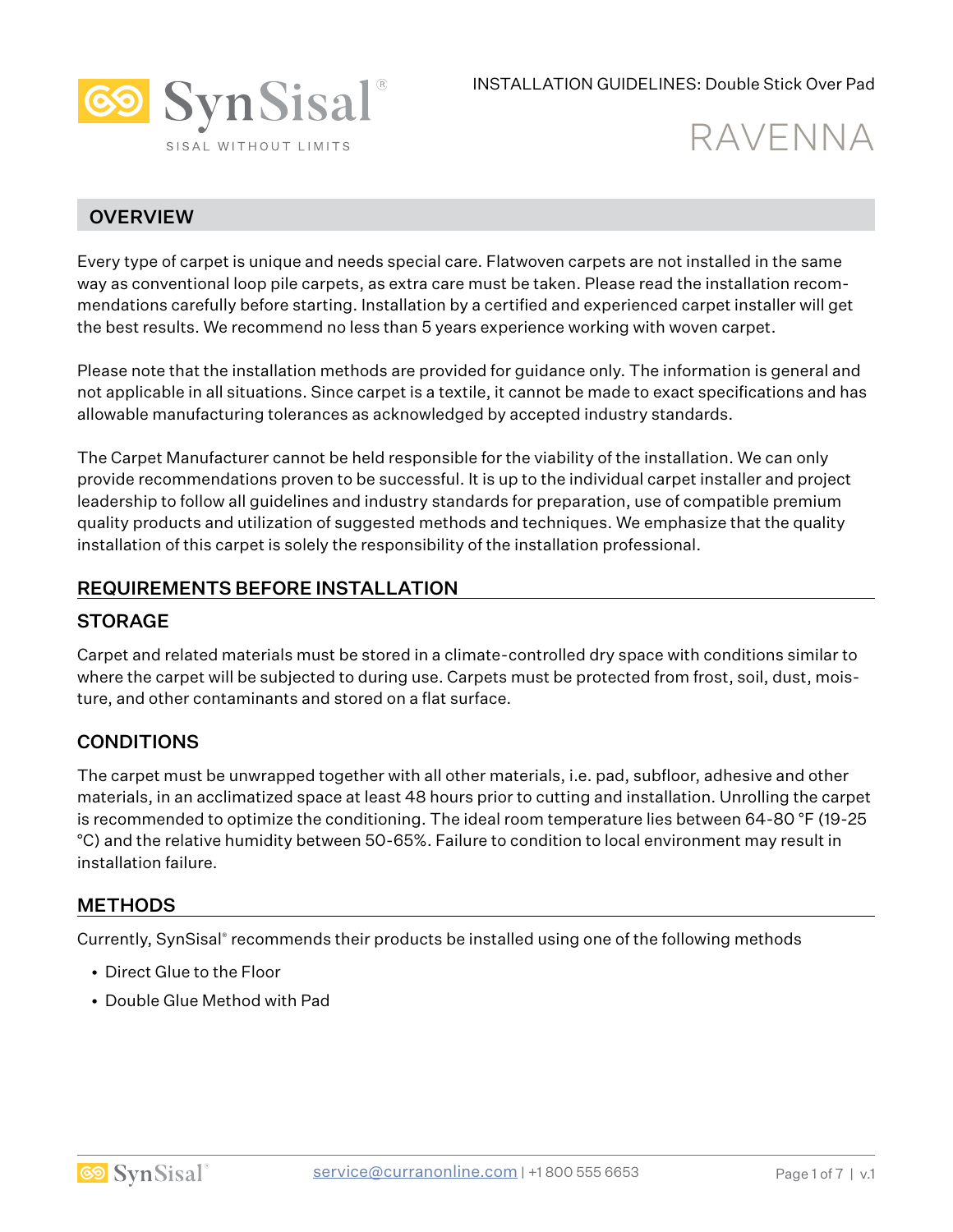# **NOTEWORTHY**

Please make sure that the carpet technicians are aware of and understand the content of the *SynSisal® Installation Guidelines* before starting the installation. In all cases, installers must adhere to the minimum standards as set forth in the CRI-104 Standard for Installations of Commercial Carpet In case of doubts or questions, please contact our **Technical Advisory Team.** For your convenience, more information may be found at www.SynSisal.com/technical

## SUBSTRATE PREPARATION:

**A** Direct Glue Down and Double Stick Installations on Concrete **A** 

Slab must be tested for moisture emissions prior to installation. Guidelines for the following tests must be followed. We strongly recommended that a qualified independent third-party testing agency be used for determining moisture and alkalinity conditions of a concrete slab well in advance of the installation, allowing time for corrective measures if necessary. Testing by an independent third-party specialist to determine installation suitability is a prudent and necessary safeguard for general contractors, owners, architects, and installation contractors to reduce the risk of concrete slab moisture related flooring failures. As a minimum, testing agencies or individuals are required to demonstrate verifiable experience in concrete moisture testing or be certified by a recognized organization.

## **TESTING**

The following represent acceptable test results and methods prior to installing SynSisal® :

• PH - Alkalinity

ASTM F710 Reading must be no greater than 10 with the ideal range of PH reading of 7-10

• RH - Relative Humidity Test Methods

ASTM-F2170 (Recommended) In-Situ Probe results no more than 60%

ASTM-F1869 Test Method Maximum Limit 3.0 lb/1000 ft2 (170 µg/m2 ) per 24 hr.

#### FLOOR PREPARATION

ASTM F710 Floor must be prepared to meet *Standard Practice for Preparing Concrete Floors to Receive Resilient Flooring*. The owner or general contractor is responsible for providing an acceptable substrate for the specified installation.

This includes, but not limited to following criteria:

- No cracks (in case of cracks, they must be patched and sealed properly)
- Unevenness must be repaired; the floor surface may not be rough and porous
- Residual adhesives and other soiling must be removed properly by mechanical method as noted below or completely encapsulated with an appropriate self-leveling material. Chemical stripping agents may leave residue, rendering new adhesive useless.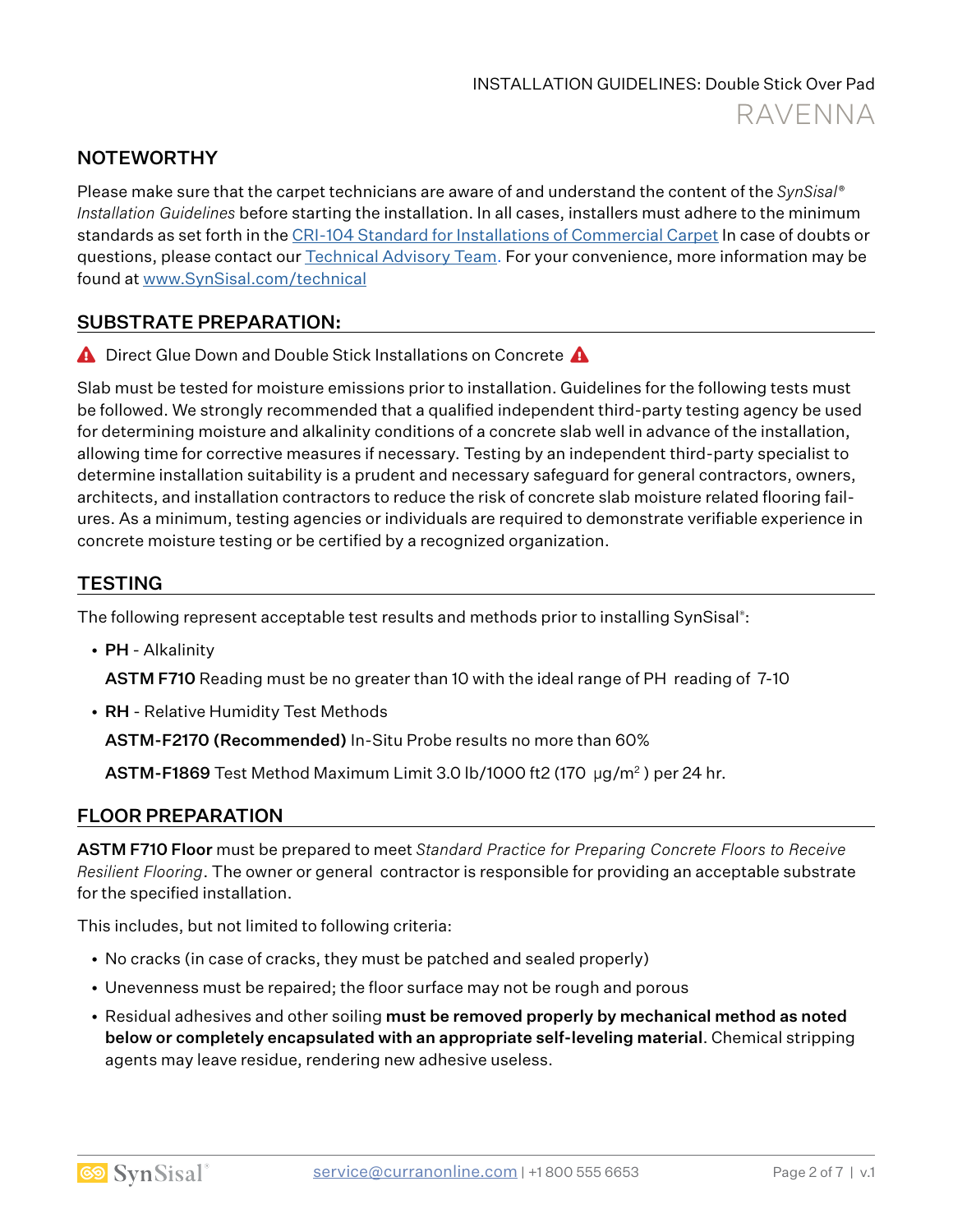#### **NOTE**

For specific instruction for preparing a floor or removing a preexisting flooring, please familiarize yourself with the Resilient Floor Covering Institute's document, *Recommended Work Practices for Removal of Resilient Floor Coverings*.

- The floor temperature is not less than 59 °F (15 °C)
- In case of radiant heat floors, the carpet may not be continuously exposed to a higher temperature than 85 °F (30 °C) to avoid changes in material stability.
- The subfloor must be clean and vacuumed (dust-free)

Carpet and pad are required to be installed over a properly prepared substrate that is suitable for the specific product and installation method selected. All cracks, holes and flooring irregularities are required to be repaired to ensure a flat, smooth substrate, prevent accelerated wear and telegraphing substrate irregularities.

## INSTALLATION FOR DOUBLE STICK OVER PADDING

CAUTION: Because significant differences exist in various carpet cushions, consult with the manufacturer of the cushion, and adhesive for recommendations regarding this installation method. Only materials specifically designed for this installation method may be used.

#### FLOOR PREPARATION

The floor should be clean and free of dust, debris, and other contaminants. All loose tiles, boards, or fasteners should be removed or repaired prior to beginning the installation.

#### PADDING (Recommended underlayment: TredMOR2580)

PLANNING FOR SEAMS— Keep seams to a minimum. When possible, position seams so that:

- Cushion should be cut to the longest lengths possible and should run perpendicular to carpet seams.
- If this is not possible, parallel cushion seams should be off-set a minimum of 6" (15.24 cm) from the carpet seam.
- Seams should be butted with no compression or gaps
- Do Not tape or staple seams when installing Double Glue method

#### ADHESIVE USE AND SPECIFICATION (Required Adhesive: Chapco/Bostik)

#### CUSHION TO FLOOR \*\*Always refer to cushion manufacturer for product specific instructions.

The use of pressure-sensitive adhesive applied with a 1/16" or 1.5875mm (width) x 1/32" or 0.79375mm (depth) x 1/32" or 0.79375mm (spacing) U-notched trowel is suggested for attaching cushion to the floor. Make sure to observe the proper curing time (as indicated by the adhesive manufacturer's instructions) to allow the adhesive to "tack-up" sufficiently prior to laying in the cushion. Failure to allow for adequate adhesive setup may permanently bond the cushion to the floor, making removal unnecessarily difficult.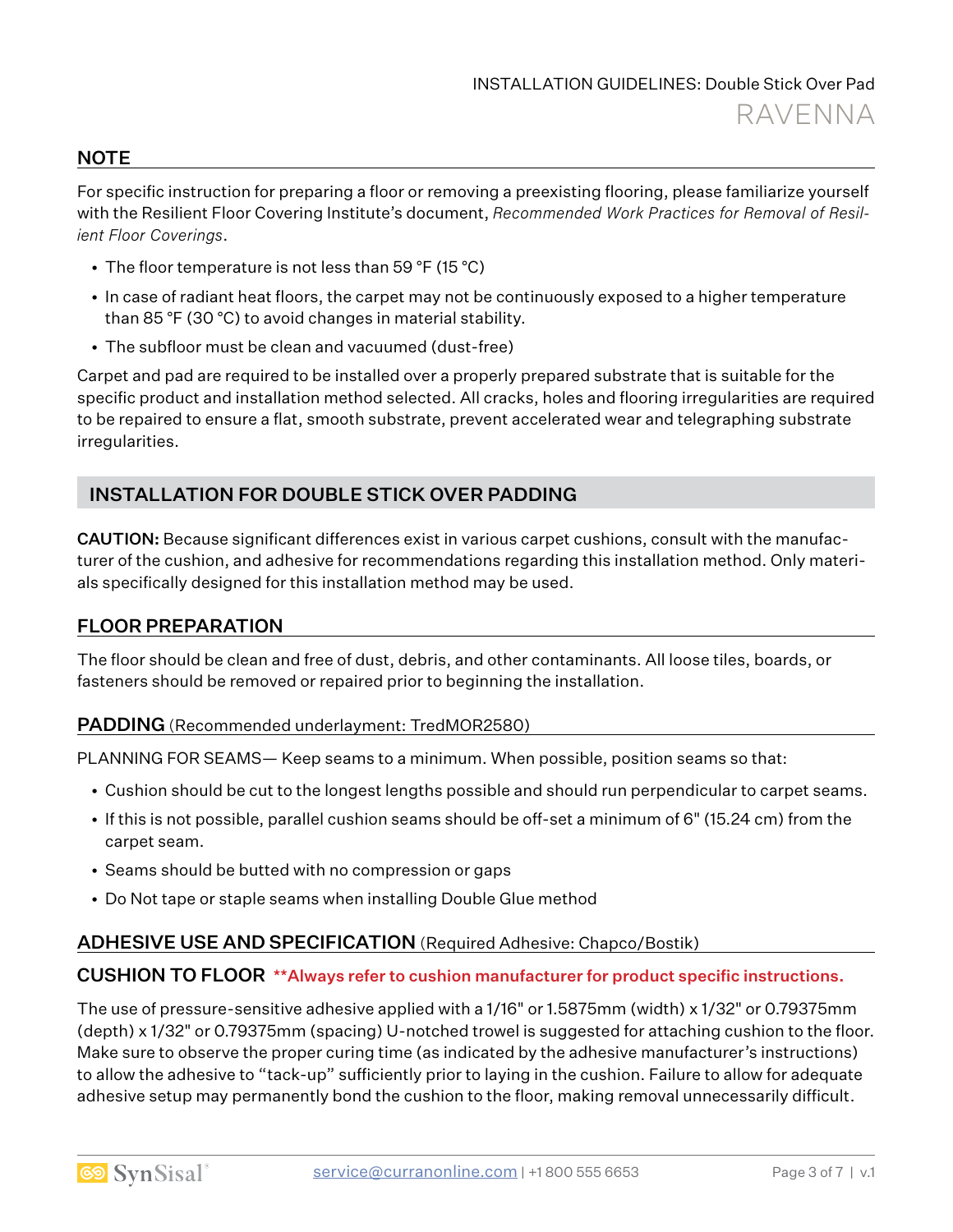# CARPET TO CUSHION

Only a premium-quality, multi-purpose adhesive must be used to attach the carpet to the cushion. Adhesive should be applied in sufficient amounts as to fill any recesses created by the carpet backing. A minimum U-notched trowel size of 1/8" or 3.175mm (width) X 1/8" or 3.175mm (depth) X 1/16" or 1.5875mm spacing is required. The effective spread rate should be between 5 and 8 square yards per gallon (22.65  $m<sup>2</sup>$  and 36.24 $m<sup>2</sup>$  per liter). Follow all instructions on the manufacturers label with regards to spread rate and proper open time. The adhesive should cover the underlayment completely including tightly to perimeter walls to prevent excess curling. 100% adhesive transfer is required for a proper installation.

## SEAMING CARPET

- With SynSisal, we do not recommend head seams/cross joins.
- We do not recommend the use of seaming tape when installing with the double glue method

 When seams become necessary in doorways joining hall areas into adjacent rooms, ensure that the seam is directly underneath the center of the door when in the closed position. Take care to use a premium quality acrylic based seam sealer on both cut edges before seaming.

# CUTTING SEAMS PROPERLY: RAVENNA

� When cutting seams, be mindful of the quality of material you are working with. Always use sharp blades. Do not use hook blades, as they will cause excessive and unnecessary fraying.



Figure 1: Cut between Paired Loops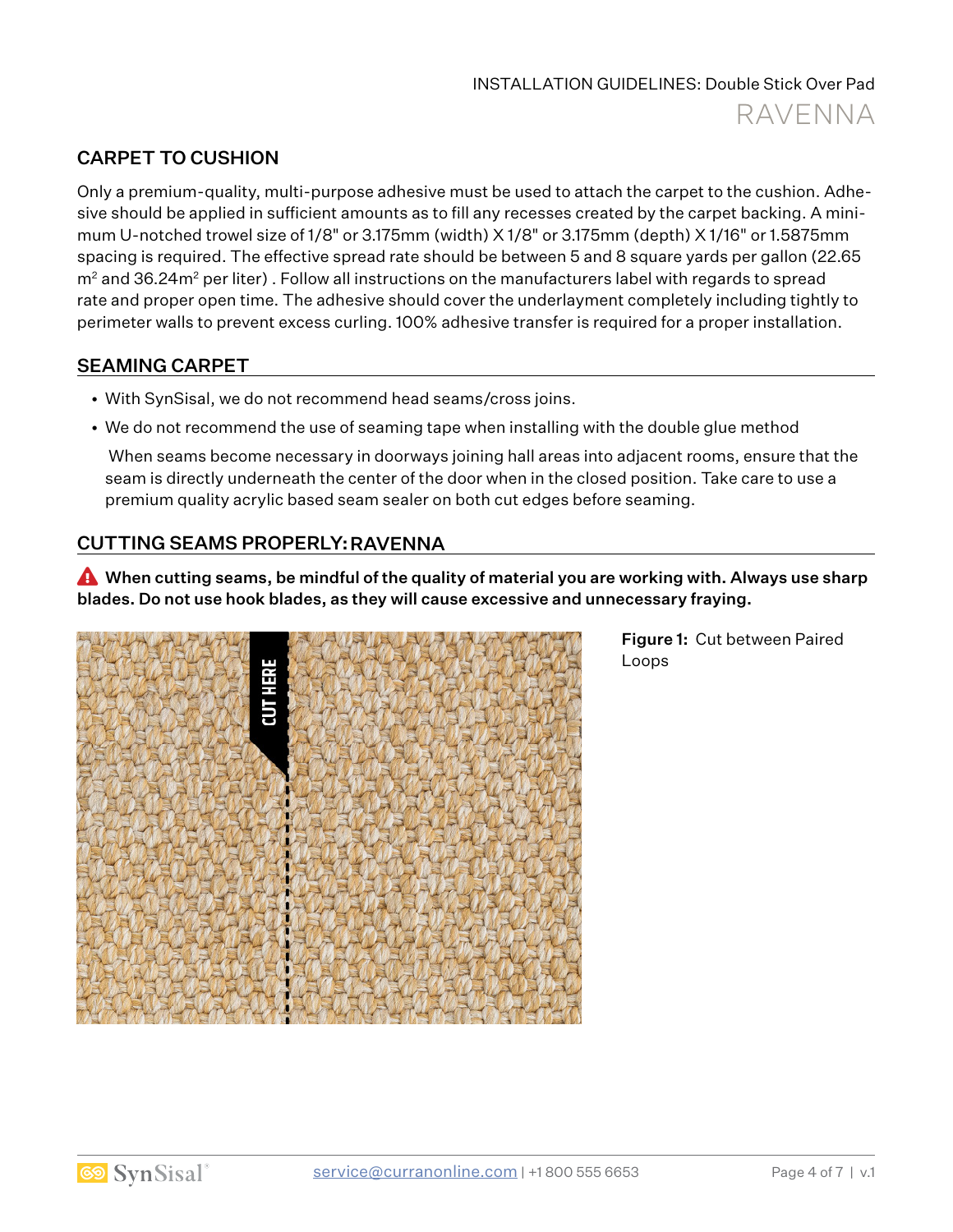



Figure 2: Take care to leave lower lockstitch on "good" side of seam

# PRIMARY SHEET

If possible given the layout, cut in approx. 1 inch (2.54 cm) from the factory edge using a top cutter along the row of weaving to ensure a clean cut seam. Follow the warp row of the weave precisely, to avoid fraying and loosening of the weave. Seal edge immediately using a premium quality edge sealer, to prevent loss of yarn and blossoming of weft yarn. NOTE: Cutting must be made exactly along the pile-warp yarn.

## SECONDARY SHEET

Following the same method as above, cut the adjoining breadth of carpet at the appropriate point, to ensure proper continuity of the weave repeat.

The nature of a backed carpet is such that a perfect pattern match will be less achievable with longer lengths of seams. This cannot be entirely avoided and, as with any backed textile, complete pattern match cannot be guaranteed.\*\*

\*\* Due to anomalies in the manufacturing process, or unavoidable job site situations, it may become necessary to trace cut secondary sheet to primary sheet across the warp yarns to achieve a tight-fitting seam. THIS SHOULD ONLY BE DONE IF IT BECOMES IMPOSSIBLE TO PLACE THE CUT EDGES TIGHTLY TOGETHER. If this becomes necessary, you must seal seams with ample seam sealer followed by a pinwheel or "porcupine" roller, to facilitate the blending of the face yarns within the seam.

When finished adhering the carpet, roll the full area of carpet with a minimum of 50 lb (22.7 kg) to maximum of 75 lb (34 kg) roller. Be sure to remove all trapped air bubbles. For the best result, the carpet should not be trimmed around the walls immediately after installing, but ideally wait for 24 hours to let adhesives dry, which allows for possible shrinkage. We recommend a wall base to be applied after all walls have been trimmed in, next to the wall.

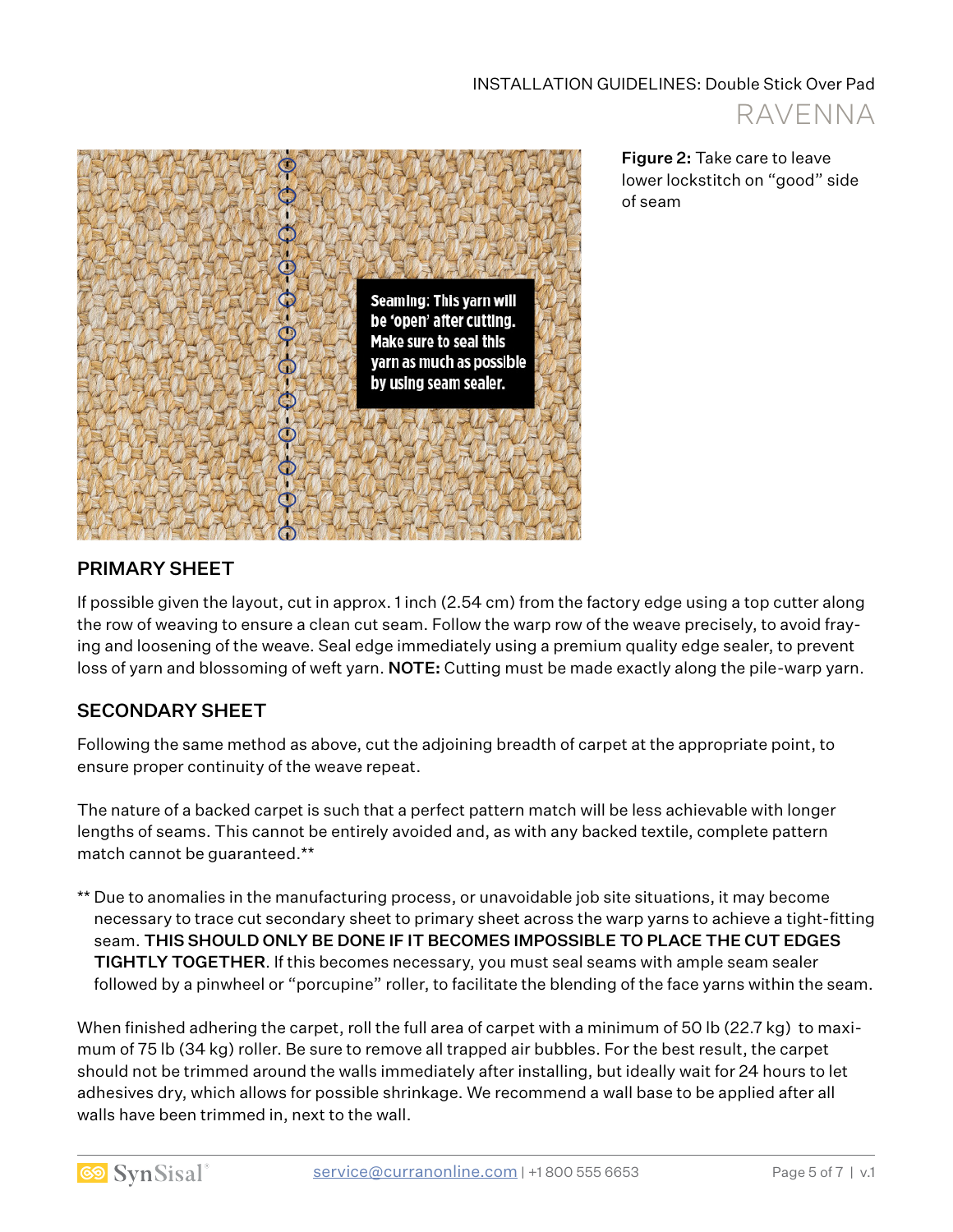# PERIMETER EDGE SEALING

It is absolutely critical that every exposed cut edge be sealed. For example; seams, door jams, around perimeter between pad and wall (if no base is present) and transition areas. Edge Sealer should be applied in sufficient quantity to seal edges and secure face yarns. Sealer should cover the thickness of the backing with minimal contamination of the face yarns.

\* Failure to properly seal all edges may result in edge fraying, delamination, pile loss, seam separation and possible trip hazards.

#### FINAL FINISH

The entire installation area should be left clean and neat, cleared of tools and waste. The carpet should be carefully inspected to ensure it is totally flat and free from air bubbles. Loose fibers should be removed and, if required, sharp napping scissors should be used.

#### DO NOT PULL LOOSE YARNS BUT RATHER, CLIP THEM AT THE BASE TO PREVENT RAVELING.



# GENERAL AFTERCARE – POST INSTALLATION

#### CURING ADHESIVES

It is recommended that pedestrian traffic be restricted to necessary installation personnel only for a minimum of 24-48 hours to allow adhesives to cure properly. Premature traffic may cause installation failure.

Restrict carpet exposure to water from cleaning or other sources for a minimum of 30 days. Room temperature should not fall below 50°F (10°C).

**DO NOT COVER COMPLETED AREAS WITH PLASTIC.** The newly installed carpet should be protected against damage and contamination from traffic and craftsmen of other trades. If protection of the area is necessary, be sure to use a breathable material, to allow moisture from the adhesive to escape. Otherwise installation failure may result. Take care not to use products that may cause a slipping or tripping hazard. Plywood, Masonite, pressboard or some other hardboard may be used, especially if exposed to rolling traffic.